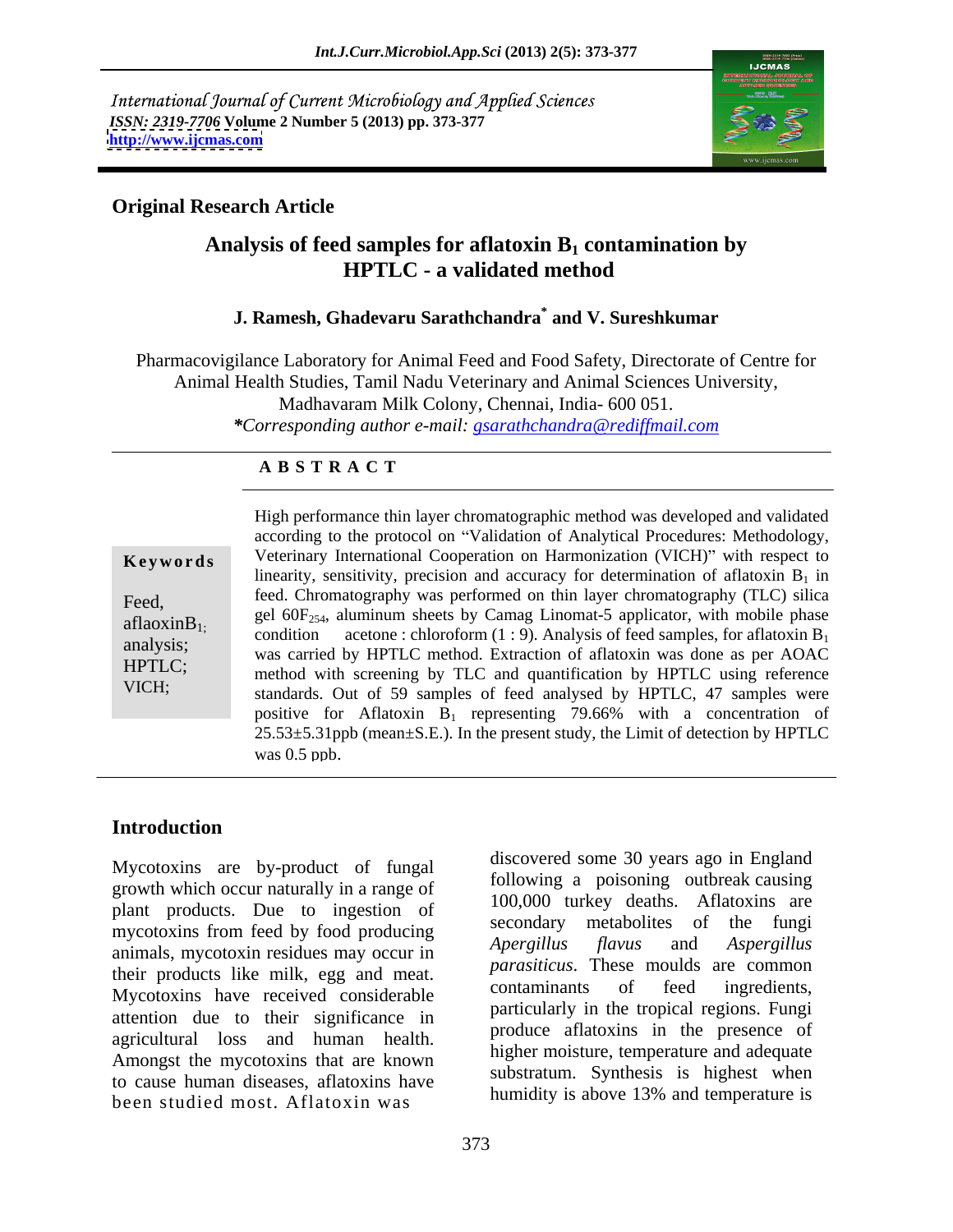between 24ºC and 37ºC. That is why warm dairy animals and 0.01 mg/kg for complete and wet geographic regions are the most feeding stuffs for calves and lambs favorable environments for aflatoxins and (Commission European Communities, usually are affected. Before harvest, the 2003). Because of the toxicity of these risk for the development of aflatoxin is greatest during major droughts. When soil moisture is below normal and identification and quantification of such temperatures are high, the number of contaminants at these low levels has to be *Aspergillus* spores in the air increases. These spores infect crops through areas of must be able to provide accurate and damage caused by insects, and inclement reproducible results to allow an effective weather. Once infected, plant stress occurs, the production of aflatoxin is food and feed commodities (Manetta, favoured. During post-harvest stage, 2011). The combination of TLC methods proliferation of aflatoxin can be with much-improved modern clean-up exacerbated in susceptible commodities stage offers the possibility to be a simple, like feed ingredients and feed under solution and relatively inexpensive storage conditions such as hot and humid technique (Vargas *et al.*, 2001), that after storage environment (Risk Assessment validation can be used as viable screening Studies, 2001). Aflatoxin is classified into method. Moreover, given the significant a number of subtypes. However, the most advantages of the low cost of operation, important ones are  $B_1$ ,  $B_2$ ,  $G_1$  and  $G_2$ , the potential to test many samples distinguished by their fluorescenct colour simultaneously and the advances in under ultraviolet light. Aflatoxin  $B_1$ , the instrumentation that allow quantification most potent one, is metabolized into a variety of hydroxylated derivatives can be used also in laboratories of (aflatoxin  $P_1$ ,  $M_1$ ,  $B_2$ ) which are less toxic than the parent compound, although their than the parent compound, although their chromatographic methods that are more presence in food is still a threat to human expensive and require skilled and health. Among the aflatoxins, aflatoxin  $B_1$  experienced staff to operate. is the most toxic form for mammals and Improvements in TLC techniques have led presents hepatotoxic, teratogenic and to the development of high-performance mutagenic properties, causing damage thin-layer chromatography (HPTLC), such as toxic hepatitis, hemorrhage, successfully applied to aflatoxin analysis edema, immunosuppression and hepatic (Nawaz *et al*., 1992). The study was done carcinoma (Speijers and Speijers, 2004).

Taking into account the developments in Codex Alimentarius, recently EC has introduced the maximum accepted / **Materials and Methods** residue levels (MRL) for aflatoxins in 0.005 mg/kg in complete feeding stuffs for

molecules and considering the MRL set in food and in feedstuffs, analytical carried out with reliable methods: they control of the possible contamination of food and feed commodities (Manetta, 2011). The combination of TLC methods robust and relatively inexpensive the potential to test many samples simultaneously and the advances in by image analysis or densitometry, TLC developing countries in alternative to other expensive and require skilled and experienced staff to operate. thin-layer chromatography (HPTLC), to assess aflatoxin  $B_1$  contamination in feed samples by High performance thin layer chromatographic (HPTLC) method.

# **Materials and Methods**

animal feeds as 0.02 mg/kg i.e., 20 ppb in The routine feed ingredient and feed all feed materials and in most complete samples received at the Pharmacovigilance and complementary feedstuffs for cattle, Laboratory for Animal Feed and Food sheep, goats, pigs and poultry, while it is Safety (PLAFFS), Chennai were utilized for study.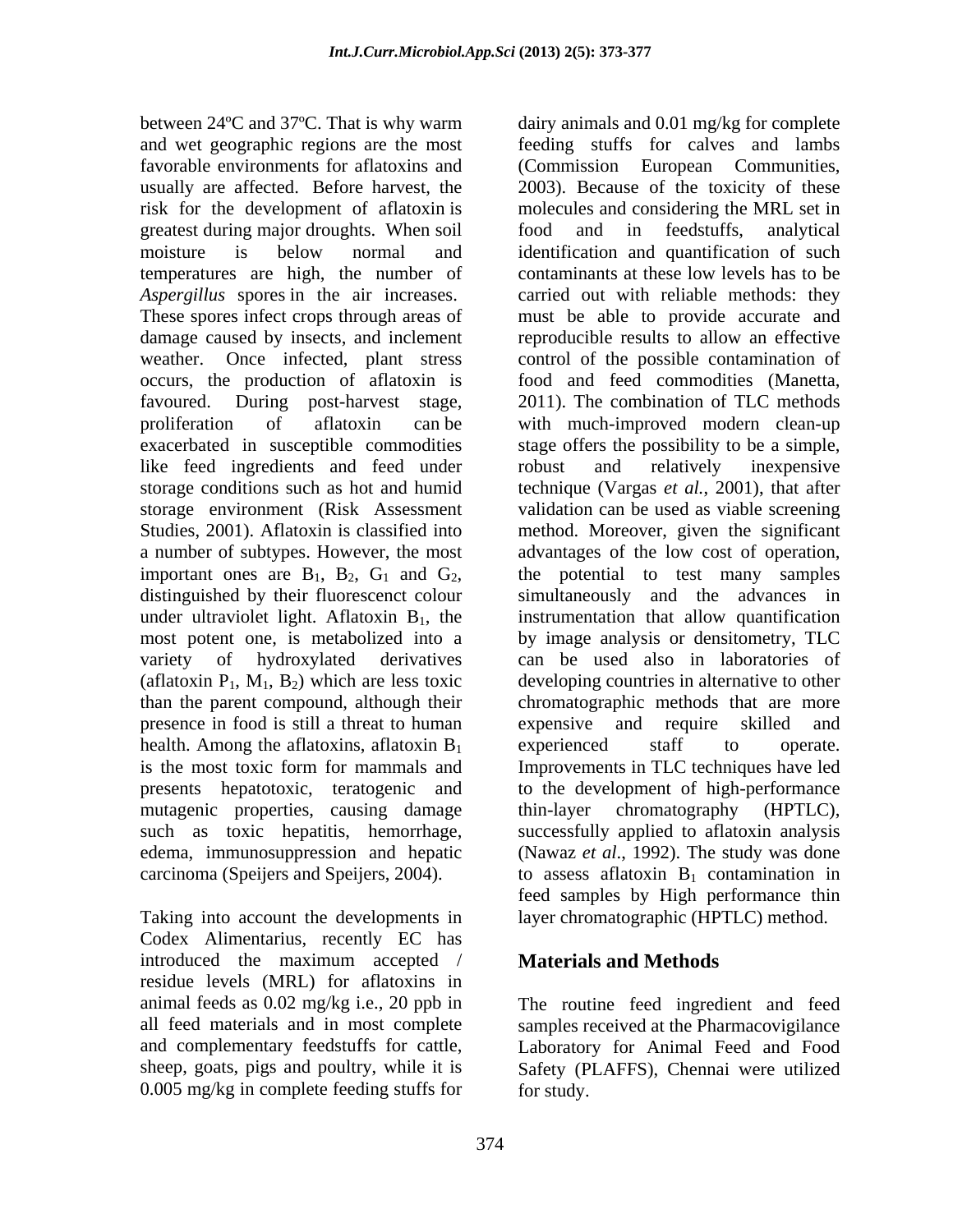Moulds and aflatoxins occur in an  $100$ ml of  $0.03\%$   $H_2SO_4$  and  $25$ ml of extremely heterogeneous fashion in feed chloroform were added and the mixture and food commodities. It is thus crucial was transferred to a separator funnel. After that sampling is carried out in a way that 30 minutes the lower layer was separated ensures that the analytical sample is truly and treated with 1% KCl in 0.02M KOH representative of the consignment. Failure solution, again in a separating funnel. The to do this may invalidate the subsequent lower layer was collected in a vial. The analysis. So care was taken to obtain a extract was evaporated in a hot plate under sample of grain which is as representative fume hood. Finally the dried extract was as possible of the whole bulk. redissolved in 0.2ml of chloroform and

### **Sample Preparation**

Aim to achieve maximum particle size reduction and thoroughness of mixing to achieve effective distribution of The dissolved residue was then spotted on contaminated portions. Grind entire lot to a silica gel plate of about 0.5mm sample through hammer to pass number thickness as 5 µl drops. The standard 14 sieve split sample sequentially in solution of a flatoxin  $B_1$  was also spotted sample splitter. Regrind 1kg portions to on to the same plate as drops of 1, 3, 5  $\mu$ l. completely pass number 20 sieve and mix The plate was developed in chloroform thoroughly. Weigh 25 grams of sample for acetone (1:9). After development, the plate

As per AOAC method by TLC and

Sample analysis was carried out by taking **Estimation of Aflatoxin B<sub>1</sub> by HPTLC** a known quantity (25g) of the powdered sample in a 250ml flask and treating with Plate Material 19ml distilled water and 106 ml acetone. This mixture was shaken for 50 minutes at Silica gel HPTLC plates in the format of 200 rpm on a shaker. It was then filtered  $10\times10$  cm or  $20\times10$  cm are used. For through whatman paper (No1).To the reproducibility studies and quantitative filterate1.5g of cupric carbonate was analyses, plates were prewashed as added. Another solution of 85 ml of 0.2N follows. NaOH and 15 ml of 0.4M FeCl3 was prepared. This solution was mixed with In HPTLC plate was marked for the

**Sampling Sampling Example 1 Sampling Example 1 C EXECUTE:** thoroughly and then filtered through Whatman No1 filter paper. To the filtrate, 100ml of  $0.03\%$  H<sub>2</sub>SO<sub>4</sub> and 25ml of chloroform were added and the mixture and treated with 1% KCl in 0.02M KOH redissolved in 0.2ml of chloroform and used for TLC and HPTLC spotting.

### **Sample Assay By Estimation of Aflatoxin B1 by TLC**

aflatoxin estimation. was air-dried and observed under UV **Method** aflatoxin spots of sample were compared HPTLC and quantified with reference spots, was selected. Standard was also standards. used to compare the colour and rf value of **Extraction of Aflatoxin** amount of aflatoxin B<sub>1</sub> was estimated. light. The fluorescence intensities of with those standard spots. The sample spot, which matches one of the standard unknown sample streak on the plate. The

# **Estimation of Aflatoxin B1 by HPTLC**

# **Plate Material**

 $10\times10$  cm or  $20\times10$  cm are used. For follows.

filterate containing cupric carbonate direction of development with pencil at the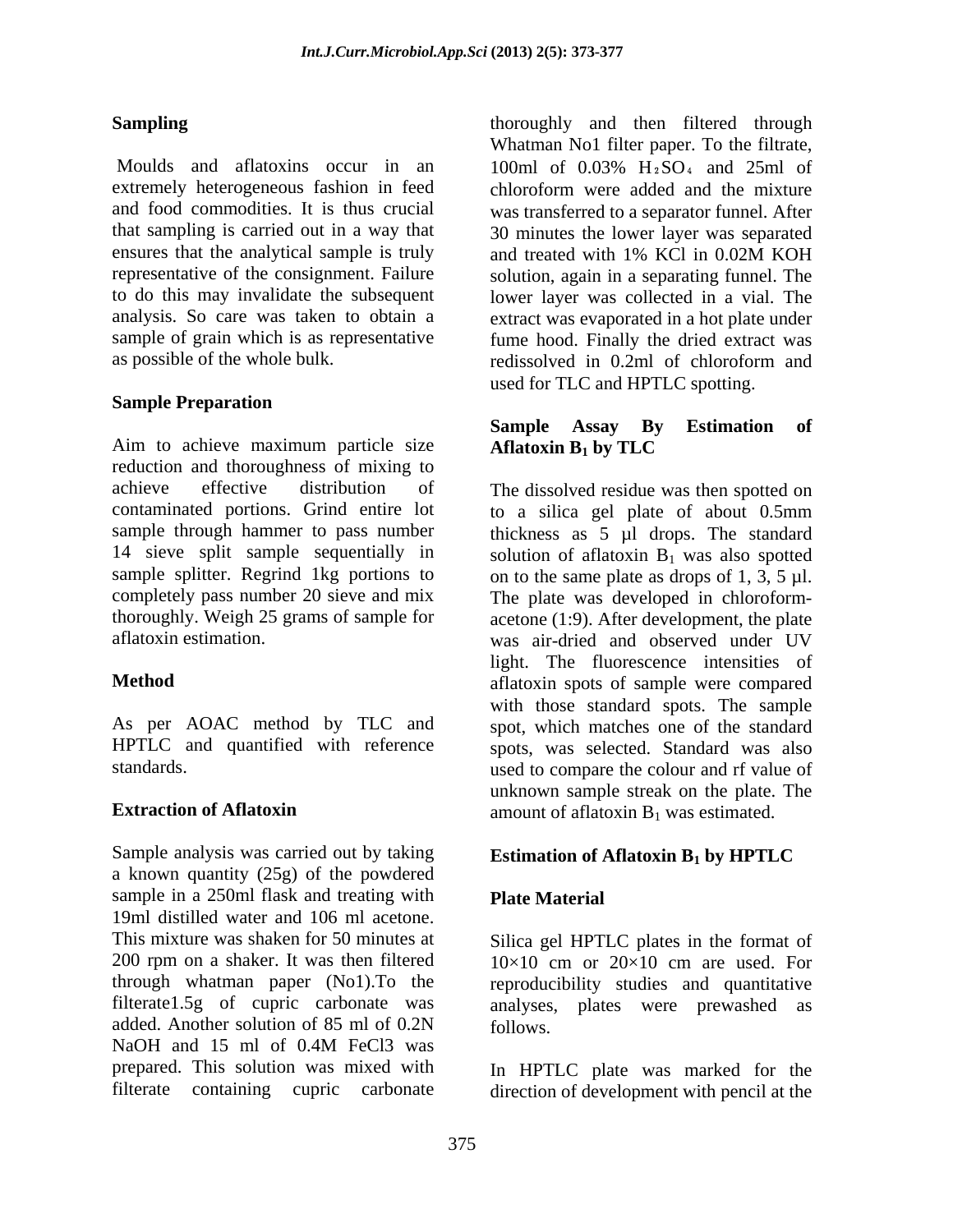upper edge of the plate. The plate was developed with 20 ml methanol per trough in a  $20\times10$  cm twin-trough chamber (TTC) to the upper edge. After development the **Spraying** plates were dried by using hair dryer. The plates were handled on the top edge.  $hair$  dryer and sprayed with  $20\%$  H $_2$ SO<sub>4</sub>.

### **Sample Application**

The dried samples were applied as bands hair dryer. (spray-on technique) using Linomat-5 sample applicator. Scanning

The spotted samples were developed in **Results and Discussion** pre-saturated TTC up to 80mm from lower

Transfer of reagent for derivatization of samples of f<br>samples on a HPTIC plate may be  $25.53\pm5.31$ . samples on a HPTLC plate may be accomplished by spraying or dipping.

If derivatization includes heating, a plate heater should be used.

### **Spraying**

The developed plates were dried by using

### **Heating**

After spraying the plates were dried using hair dryer.

### **Scanning**

**Preparation of Developing Solvents** CAMAG HPTLC scanner-3 under 366nm Prepared 9:1 ratio of Chloroform and aflatoxin B1 contamination in the samples. Acetone and poured 20 mL per trough in Detection by TLC or HPTLC is based on TTC for development of plates. their fluorescence under UV radiation, **Development confirming** it in the samples. Finally the plates were scanned in CAMAG HPTLC scanner-3 under 366nm wavelength to determine the levels of although aflatoxin B1 needs derivatisation to enhance the fluorescence and thereby

# **Results and Discussion**

edge of plate. Out of 59 samples of feed analysed, 47 **Derivatization** method (Table 1) and the concentration samples (79.66%) were found to be aflatoxin B1 contaminated by HPTLC (mean±S.E.) of aflatoxin B1 in the samples of feed analysed was found to be  $25.53\pm5.31$ .

**Table.1** Aflatoxin  $B_1$  contamination in feed samples